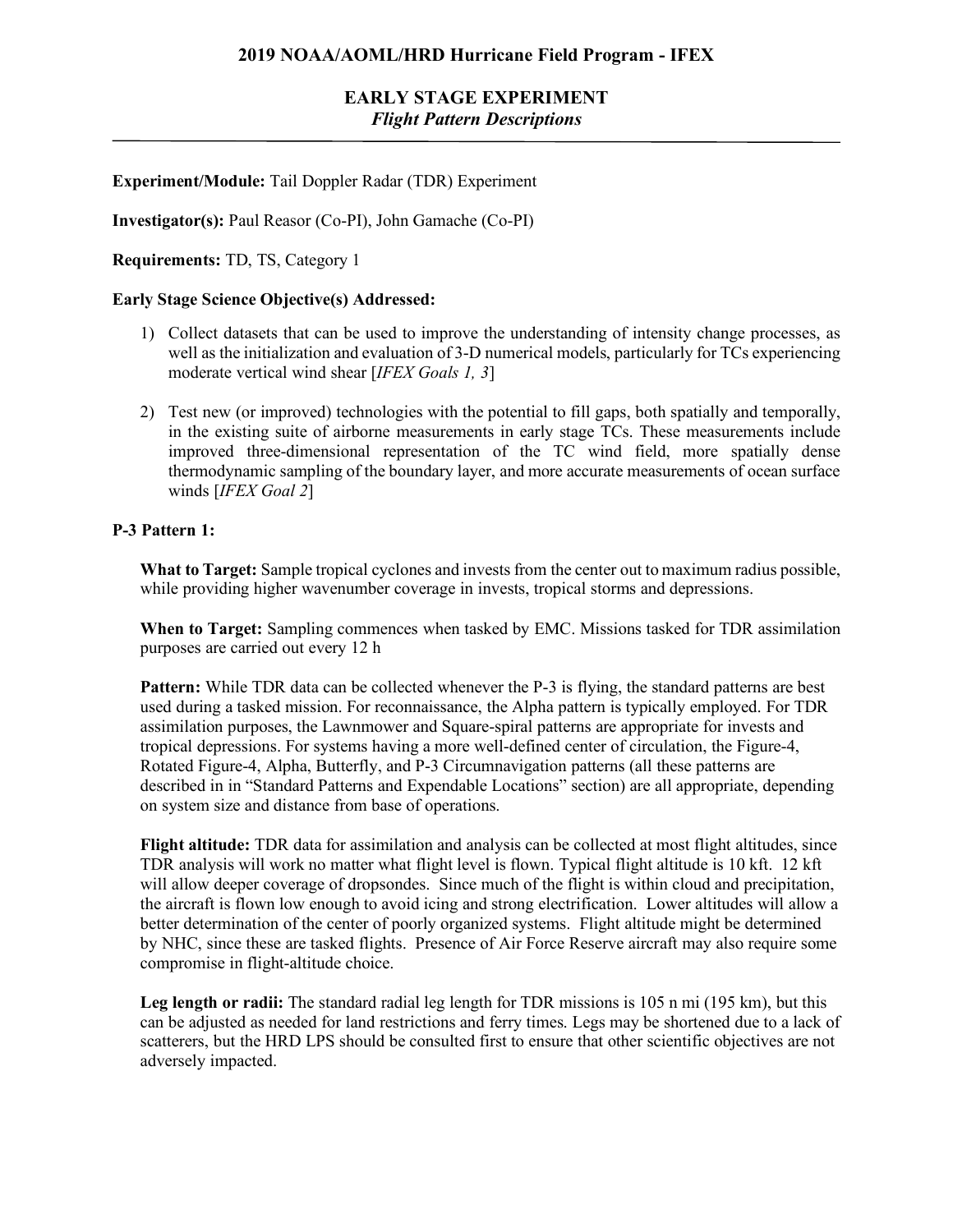## **EARLY STAGE EXPERIMENT** *Flight Pattern Descriptions*

**Estimated in-pattern flight duration:** See the listing of standard pattern figures in "Standard Patterns and Expendable Locations" section.

**Expendable distribution:** Expendables are not required; however, they can help to provide verification of HWRF, and to provide data in clear air. Dropsondes may also be requested by NHC. See section entitled "Standard Patterns and Expendable Locations" for a suggested pattern of dropsondes, if desired.

**Instrumentation Notes:** Single PRF, short/long random-phase pulse at PRF designed to give 25 m/s Nyquist velocity

#### **P-3 Pattern 2 (Clear Air):**

**What to Target:** Clear air over open ocean conditions in a low-wind region

**When to Target:** At the beginning of the season, preferably during a pre-season test flight

**Pattern:** Straight and level flight, reversing course (Fig. TD-1). The pattern should be flown upwind and downwind, defined by the flight-level winds.



*Fig. TD-1. Example of clear-air TDR pattern*

**Flight altitude:** 15–20 kft is best if short/long pulse not working. If short/long pulse is working, this pattern is best repeated, if possible, at 5, 10, and 15 kft, since we do not know exactly what to expect from this new setup. It is possible that the data are required will be obtained if a P3 wind calibration flight has been flown.

**Leg length or radii:** 5 to 10-minute segments

**Estimated in-pattern flight duration:** 10–60 minutes

**Expendable distribution:** None

**Instrumentation Notes:** The purpose of this sea-surface module is to identify angle corrections to be applied in the P-3 TDR software for the season. The sea surface should be unobstructed by intervening scatterers and the winds should be light enough so as to yield a smooth sea state.

#### **G-IV Pattern 1:**

**What to Target:** Sample invests and tropical cyclones of interest to the NHC/EMC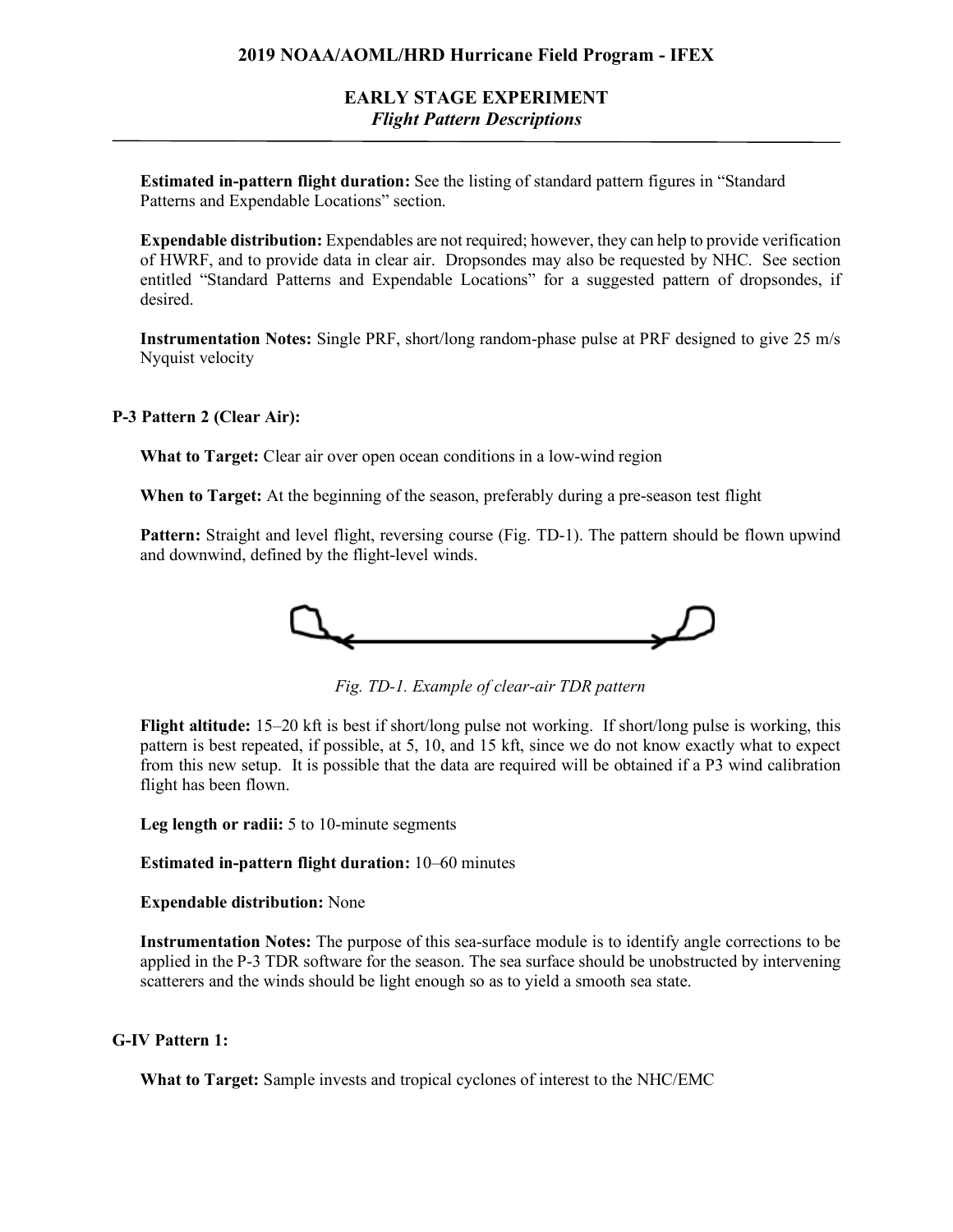### **2019 NOAA/AOML/HRD Hurricane Field Program - IFEX**

## **EARLY STAGE EXPERIMENT** *Flight Pattern Descriptions*

**When to Target:** Sampling commences when tasked by EMC. Missions tend to follow the NHC synoptic surveillance schedule, typically with a takeoff time of 0530 and/or 1730 UTC. The ability to perform storm overflights at any time is desirable, but safety concerns (e.g., the impact of intense convection on flight and lack of visual) may restrict overflight to certain conditions and times of day.

**Pattern:** If the G-IV is tasked for synoptic surveillance, the flight pattern will be completely determined by NHC. It would be advisable to lobby for a 90 n mi (165 km) circumnavigation (see "Standard Patterns and Expendable Locations" section), if possible, unless a pass over the center is considered safe enough to fly. While TDR data can be collected whenever the G-IV is flying, the standard patterns are best used during a TDR-focused mission. For TDR assimilation purposes, the Lawnmower and Square-spiral patterns are appropriate for invests and tropical depressions. For systems having a more well-defined center of circulation, the Figure-4, Rotated Figure-4, Alpha, Butterfly, and G-IV Star and Star with Circumnavigation patterns (see "Patterns and Expendables" section for all these patterns) are all appropriate.

**Flight altitude:** TDR data for assimilation and analysis can be collected at most flight altitudes. Typical flight altitude is 40–45 kft to get the deepest sonde coverage.

Leg length or radii: In the unlikely event, that the G-IV can be flown through the center, the standard leg length for figure-4 and butterfly patterns in TDR missions is 105 n mi, but this can be adjusted as needed for land restrictions and ferry times. Legs may be shortened due to lack of scatterers, but the HRD LPS should be consulted first to ensure that other scientific objectives are not adversely impacted. For circumnavigations without a P-3 present, the radius of the innermost "circle" should be set to resolve the maximum wind region. Typically, winds can be retrieved out to 40–50 km from the aircraft.

**Estimated in-pattern flight duration:** See the listing of standard pattern figures in the section entitled "Standard Patterns and Expendable Locations" section.

**Expendable distribution:** Expendables are not required

#### **G-IV Pattern 2 (Clear Air):**

**What to Target:** Clear air over open ocean conditions in a low-wind region

**When to Target:** At the beginning of the season, preferably during a pre-season test flight

**Pattern:** Straight and level flight, reversing course (Fig. TD-1). The pattern should be flown upwind and downwind, defined by the flight-level winds.

**Flight altitude:** 15–20 kft is best

**Leg length or radii:** 5-minute segment (10 minutes for entire pattern)

**Estimated in-pattern flight duration:** 10–15 minutes

**Expendable distribution:** None